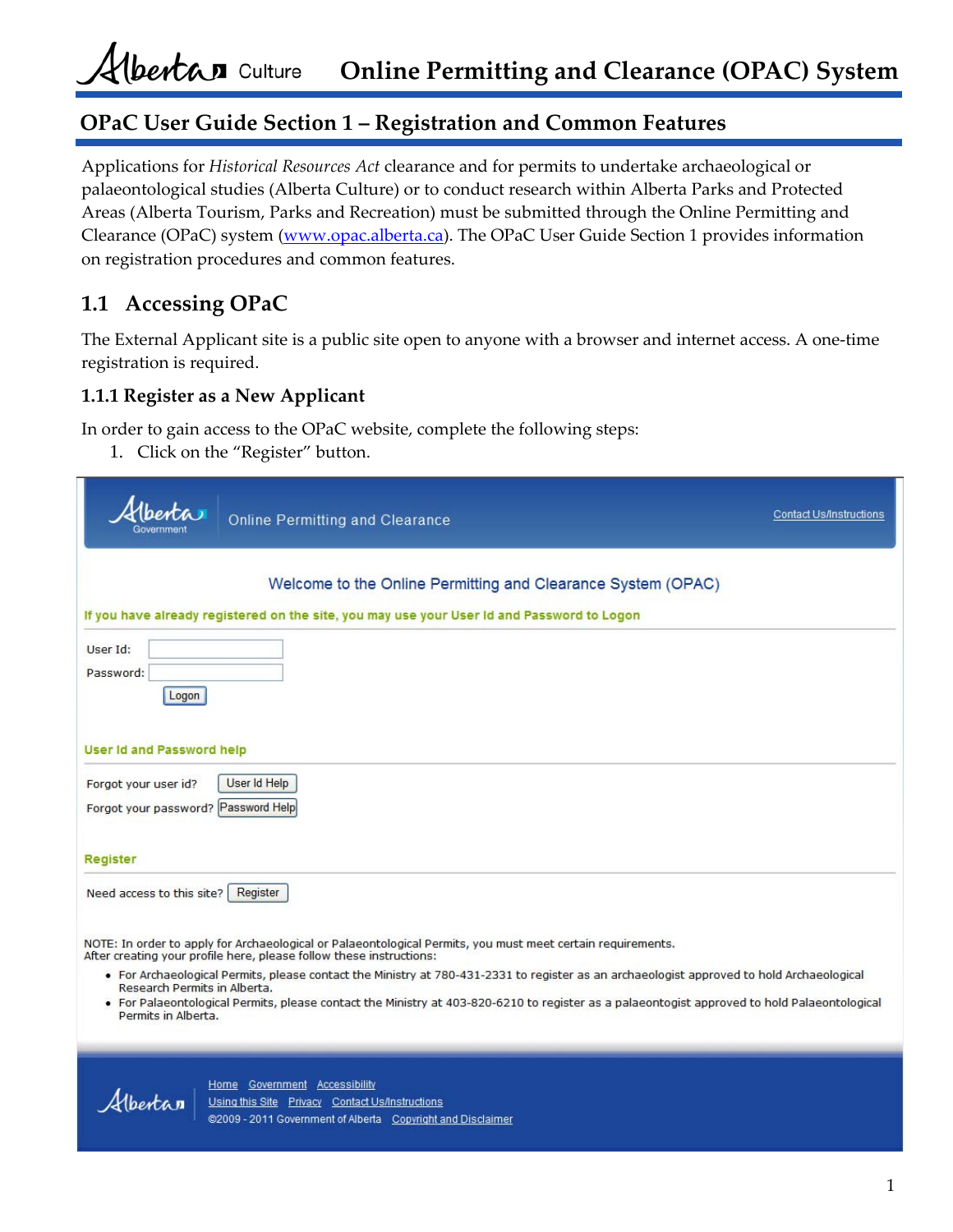**Online Permitting and Clearance (OPAC) System**

# **OPaC User Guide Section 1 – Registration and Common Features**

2. Enter basic profile information in the following screen. An asterisk denotes required information.

|                                             | <b>Online Permitting and Clearance</b>                                                                                                                                                                                                                                                                                                                                                                                                                                                                                                                                                                                                                                        |                                                                                                                                                                | Contact Us/Instructions |
|---------------------------------------------|-------------------------------------------------------------------------------------------------------------------------------------------------------------------------------------------------------------------------------------------------------------------------------------------------------------------------------------------------------------------------------------------------------------------------------------------------------------------------------------------------------------------------------------------------------------------------------------------------------------------------------------------------------------------------------|----------------------------------------------------------------------------------------------------------------------------------------------------------------|-------------------------|
| <b>Main Menu</b>                            |                                                                                                                                                                                                                                                                                                                                                                                                                                                                                                                                                                                                                                                                               |                                                                                                                                                                |                         |
|                                             | Welcome to the Online Permitting and Clearance System (OPAC)                                                                                                                                                                                                                                                                                                                                                                                                                                                                                                                                                                                                                  |                                                                                                                                                                |                         |
| Register to use the OPAC system             |                                                                                                                                                                                                                                                                                                                                                                                                                                                                                                                                                                                                                                                                               |                                                                                                                                                                |                         |
|                                             | system will send a confirmation email with a link to this website, where you can confirm your registration.                                                                                                                                                                                                                                                                                                                                                                                                                                                                                                                                                                   | All fields with asterisks must be filled out in order to proceed. Once the information on this screen has been provided, the                                   |                         |
|                                             | can be any combination of letters and numbers up to 30 characters. Spaces are not allowed.                                                                                                                                                                                                                                                                                                                                                                                                                                                                                                                                                                                    | Please enter a user id that you wish to use for access to this system. It must begin with a letter and                                                         |                         |
| *User ID:                                   | long, and is case sensitive. Passwords must meet the following restrictions:<br>- must be at least eight (8) characters long and may not include any part of your user id<br>- must include at least one upper case letter (A, B, C, )<br>- must include at least one lower case letter (a, b, c, )<br>- must include at least one number (1, 2, 3, )                                                                                                                                                                                                                                                                                                                         | The password can be any combination of letters, numbers and special characters up to 30 characters                                                             |                         |
| *Password:                                  |                                                                                                                                                                                                                                                                                                                                                                                                                                                                                                                                                                                                                                                                               |                                                                                                                                                                |                         |
| *Confirm Password: 000000                   |                                                                                                                                                                                                                                                                                                                                                                                                                                                                                                                                                                                                                                                                               |                                                                                                                                                                |                         |
| <b>Your Information</b>                     |                                                                                                                                                                                                                                                                                                                                                                                                                                                                                                                                                                                                                                                                               |                                                                                                                                                                |                         |
| *First Name:                                |                                                                                                                                                                                                                                                                                                                                                                                                                                                                                                                                                                                                                                                                               |                                                                                                                                                                |                         |
| *Last Name:                                 |                                                                                                                                                                                                                                                                                                                                                                                                                                                                                                                                                                                                                                                                               |                                                                                                                                                                |                         |
| *Affiliation:                               |                                                                                                                                                                                                                                                                                                                                                                                                                                                                                                                                                                                                                                                                               |                                                                                                                                                                |                         |
| *Address:                                   |                                                                                                                                                                                                                                                                                                                                                                                                                                                                                                                                                                                                                                                                               | This information will be stored in the system and<br>used to set default values for contact information.<br>Once you are registered in the system, you will be |                         |
| *City or Town:                              |                                                                                                                                                                                                                                                                                                                                                                                                                                                                                                                                                                                                                                                                               | able to update this information at any time by<br>using the "My Profile" link.                                                                                 |                         |
| *Province/State:                            | Canada<br>AB<br>*Country:                                                                                                                                                                                                                                                                                                                                                                                                                                                                                                                                                                                                                                                     |                                                                                                                                                                |                         |
| *Postal Code/Zip:                           |                                                                                                                                                                                                                                                                                                                                                                                                                                                                                                                                                                                                                                                                               |                                                                                                                                                                |                         |
| *Business Number:                           |                                                                                                                                                                                                                                                                                                                                                                                                                                                                                                                                                                                                                                                                               |                                                                                                                                                                |                         |
| *Email:                                     |                                                                                                                                                                                                                                                                                                                                                                                                                                                                                                                                                                                                                                                                               |                                                                                                                                                                |                         |
| <b>CC Emails To:</b>                        |                                                                                                                                                                                                                                                                                                                                                                                                                                                                                                                                                                                                                                                                               |                                                                                                                                                                |                         |
| <b>Security Question for Password Reset</b> |                                                                                                                                                                                                                                                                                                                                                                                                                                                                                                                                                                                                                                                                               |                                                                                                                                                                |                         |
|                                             | The security question is used in case you forget your password or user id. You will need to know the<br>answer to this question in order to regain access to the system.                                                                                                                                                                                                                                                                                                                                                                                                                                                                                                      |                                                                                                                                                                |                         |
| *Security Question:   (None)                |                                                                                                                                                                                                                                                                                                                                                                                                                                                                                                                                                                                                                                                                               |                                                                                                                                                                |                         |
| *Answer:                                    |                                                                                                                                                                                                                                                                                                                                                                                                                                                                                                                                                                                                                                                                               |                                                                                                                                                                |                         |
|                                             | *Enter the code you see below:                                                                                                                                                                                                                                                                                                                                                                                                                                                                                                                                                                                                                                                |                                                                                                                                                                |                         |
|                                             |                                                                                                                                                                                                                                                                                                                                                                                                                                                                                                                                                                                                                                                                               |                                                                                                                                                                |                         |
|                                             | The personal information that you provide on this form and any attachments will be used for<br>communicating with you concerning your application and for billing purposes. It is collected under the<br>authority of Section 33(c) of the Freedom of Information and Protection of Privacy Act and is<br>protected by the privacy provisions of the Act. Should you have any questions about the collection of<br>this information, you may contact Brian Ronaghan for Historic Resource Management submissions<br>(brian.ronaghan@gov.ab.ca or 780-431-2335) or Roy Finzel for Parks and Protected Areas<br>submissions (roy.finzel@gov.ab.ca or 780-427-5818).<br>Register |                                                                                                                                                                |                         |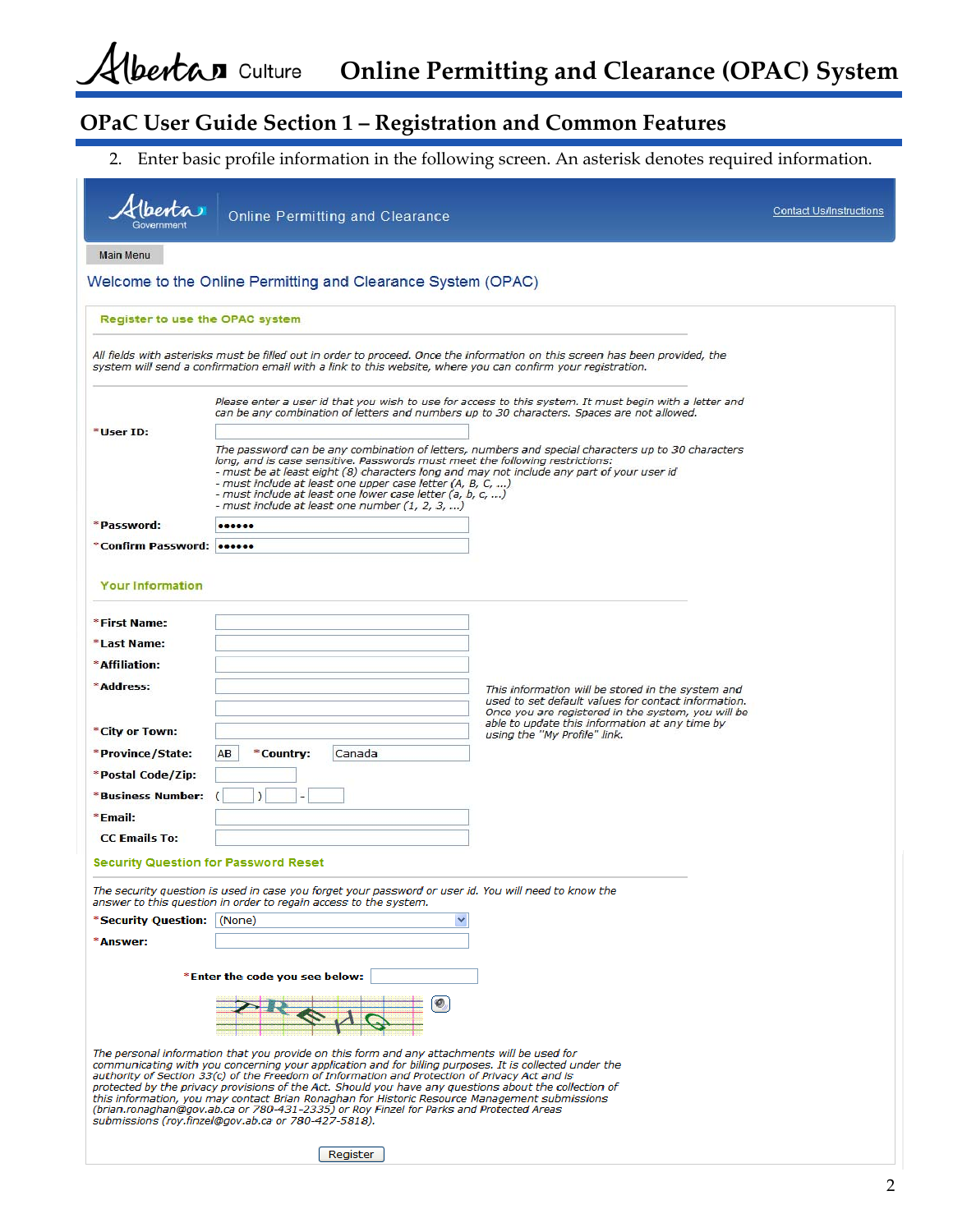## **OPaC User Guide Section 1 – Registration and Common Features**

3. When the information is complete, click the "Submit" button. If your email address is already regis‐ tered, an error message will appear prompting you to return to the Main Menu to use the Password Help feature to re‐establish access to your original account. This error message will not prevent you from creating an additional account with the same email contact address if that is your intention.

| <b>Your Information</b> |                             |                                                                                                                              |
|-------------------------|-----------------------------|------------------------------------------------------------------------------------------------------------------------------|
| *First Name:            | John                        |                                                                                                                              |
| *Last Name:             | <b>Doe</b>                  |                                                                                                                              |
| * Affiliation:          | Doe Consulting              |                                                                                                                              |
| *Address:               | 11111 111 Avenue            | This information will be stored in the system and                                                                            |
|                         |                             | used to set default values for contact information.<br>Once you are registered in the system, you will be                    |
| *City or Town:          | Edmonton                    | able to update this information at any time by<br>using the "My Profile" link.                                               |
| *Province/State:        | AB<br>Canada<br>*Country:   |                                                                                                                              |
| *Postal Code/Zip:       | <b>T6P 1R1</b>              |                                                                                                                              |
| *Business Number:       | $780$  ) $ 111$   - $ 1111$ |                                                                                                                              |
| $*$ Email:              |                             | This email has been previously registered in OPaC. Click on the<br>'Main Menu', above, to retrieve your existing User ID and |
| <b>CC Emails To:</b>    |                             | Password.                                                                                                                    |

- 4. Once your profile information is complete and the "Submit" button has been clicked, an email will be sent to the email address provided. **The email contains a link that must be used to activate the account.**
- 5. Copy the link to an internet browser or click on it to gain access to the OPaC website. You will be prompted to enter your newly created OPaC User ID and password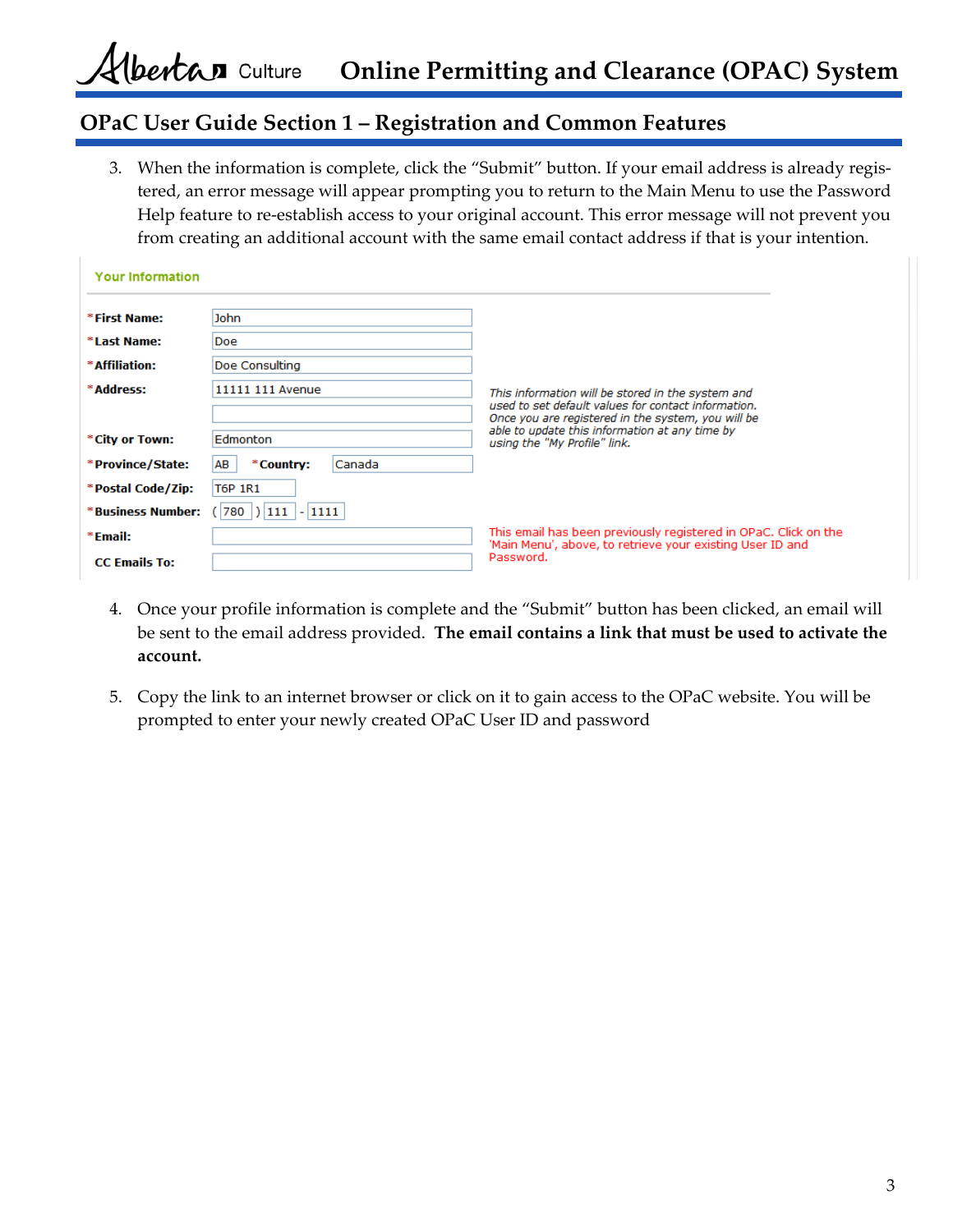**Online Permitting and Clearance (OPAC) System**

# **OPaC User Guide Section 1 – Registration and Common Features**

6. After successfully entering your OPaC User ID and password and confirming your profile informa‐ tion, you can access the Main Menu tab of the OPaC website.

| (berta<br><b>Online Permitting and Clearance</b><br>Welcome John Doe<br>Government                                                                                   | <b>Contact Us/Instructions</b>    |
|----------------------------------------------------------------------------------------------------------------------------------------------------------------------|-----------------------------------|
| My Profile<br>Log Off<br><b>Main Menu</b>                                                                                                                            |                                   |
| Welcome to the Online Permitting and Clearance System!<br><b>Historic Resources Management</b>                                                                       |                                   |
| → My Applications<br>Apply for Historical Resources Act Clearance<br>Search the Listing of Historic Resources                                                        |                                   |
| <b>Parks and Protected Areas</b>                                                                                                                                     |                                   |
| → My Applications<br>Apply for Research and Collection Permit<br>Amend/Renew Research and Collection Permit<br>Submit Research and Collection Permit Progress Report |                                   |
|                                                                                                                                                                      | Release 1.2.0, Screen ID: 1000000 |



Home Government Accessibility Using this Site Privacy Contact Us/Instructions @2009 - 2011 Government of Alberta Copyright and Disclaimer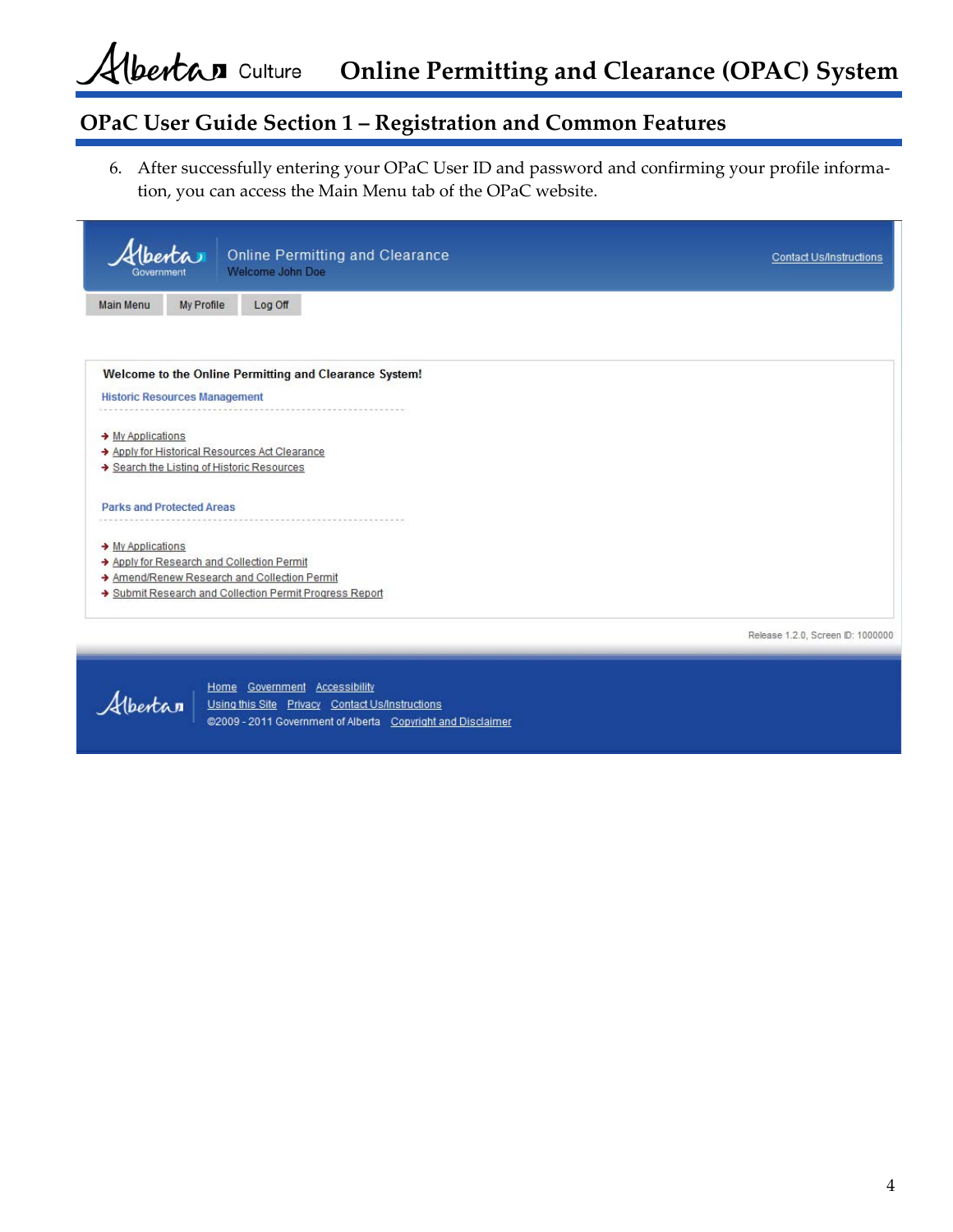### **OPaC User Guide Section 1 – Registration and Common Features**

7. In order to apply for Archaeological or Palaeontological permits, an applicant must go through a screening and approval process (see note on the registration page). If the applicant meets the requirements for applying for Archaeological or Palaeontological permits and has been approved by Historic Resources Management Branch (HRMB), additional options may appear on the Main Menu screen:

| benta<br><b>Online Permitting and Clearance</b><br>Welcome John Doe | <b>Contact Us/Instructions</b>    |
|---------------------------------------------------------------------|-----------------------------------|
| My Profile<br>Log Off<br>Main Menu                                  |                                   |
|                                                                     |                                   |
| Welcome to the Online Permitting and Clearance System!              |                                   |
| <b>Historic Resources Management</b>                                |                                   |
|                                                                     |                                   |
| → My Applications                                                   |                                   |
| $\rightarrow$ My Permits                                            |                                   |
| Apply for Historical Resources Act Clearance                        |                                   |
| → Apply for Archaeological Permit                                   |                                   |
| Apply for Archaeological Permit Amendment                           |                                   |
| Submit Archaeological Report Summary                                |                                   |
| Search for Archaeological Permit Reports                            |                                   |
| Search the Listing of Historic Resources                            |                                   |
| Royal Tyrrell Museum of Palaeontology                               |                                   |
|                                                                     |                                   |
| → My Applications                                                   |                                   |
| $\rightarrow$ My Permits                                            |                                   |
| Apply for a Palaeontological Permit                                 |                                   |
| Apply for a Palaeontological Permit Amendment                       |                                   |
| Submit Palaeontological Report Summary                              |                                   |
| <b>Parks and Protected Areas</b>                                    |                                   |
|                                                                     |                                   |
| → My Applications                                                   |                                   |
| Apply for Research and Collection Permit                            |                                   |
| Amend/Renew Research and Collection Permit                          |                                   |
| Submit Research and Collection Permit Progress Report               |                                   |
|                                                                     |                                   |
|                                                                     | Release 1.2.0, Screen ID: 1000000 |



Home Government Accessibility Using this Site Privacy Contact Us/Instructions @2009 - 2011 Government of Alberta Copyright and Disclaimer

8. Companies may create an administrative account through which they can access the individual OPaC accounts of their employees. An administrative account is created following the standard registration procedures. Once the account has been created and activated, the account administrator should contact the Historic Resources Management Branch at 780‐431‐2331 to have the administra‐ tive account linked to the accounts of relevant employees.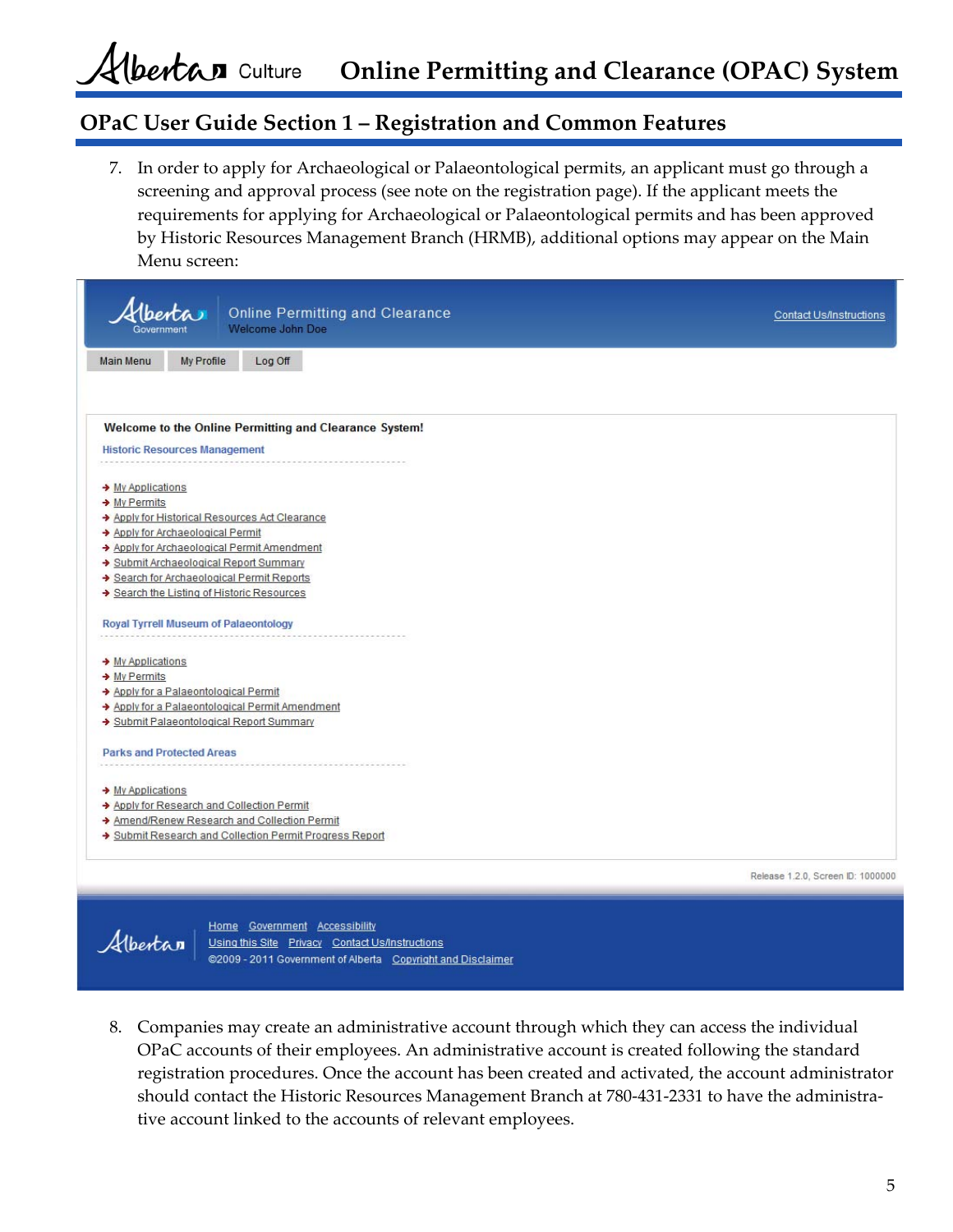# **OPaC User Guide Section 1 – Registration and Common Features**

The following menu options are available from anywhere in the OPaC system:

Main Menu: This link will return the user to the start screen displayed on the previous page.

My Profile: This link will display the user profile information and allow updates it as necessary.

Log Off: This will log the user out of OPaC.

### 1.2 Updating User Profile Information

After successfully registering with the OPaC system, you can update your personal profile information or change your password at any time. This can be done clicking the "My Profile" tab in the top menu.

|                                                                    | <b>Online Permitting and Clearance</b><br>Welcome John Doe                                                                                                                                                                                                                                                                                                                                                                                                                              |                           |                  | <b>Contact Us/Instructions</b>  |
|--------------------------------------------------------------------|-----------------------------------------------------------------------------------------------------------------------------------------------------------------------------------------------------------------------------------------------------------------------------------------------------------------------------------------------------------------------------------------------------------------------------------------------------------------------------------------|---------------------------|------------------|---------------------------------|
| <b>My Profile</b><br><b>Main Menu</b>                              | Log Off                                                                                                                                                                                                                                                                                                                                                                                                                                                                                 |                           |                  |                                 |
| My Profile                                                         |                                                                                                                                                                                                                                                                                                                                                                                                                                                                                         |                           |                  |                                 |
| <b>User Details</b>                                                |                                                                                                                                                                                                                                                                                                                                                                                                                                                                                         |                           |                  |                                 |
| <b>Title:</b>                                                      |                                                                                                                                                                                                                                                                                                                                                                                                                                                                                         | *Address:                 | 11111 111 Avenue |                                 |
| *First Name:                                                       | John<br>Initials:                                                                                                                                                                                                                                                                                                                                                                                                                                                                       |                           |                  |                                 |
| *Last Name:                                                        | Doe                                                                                                                                                                                                                                                                                                                                                                                                                                                                                     | *City or Town:            | Edmonton         |                                 |
| *Affiliation:                                                      | Doe Consulting                                                                                                                                                                                                                                                                                                                                                                                                                                                                          | *Province/State: AB       | *Country: Canada |                                 |
| *Work Number:                                                      | (780)<br> 111 <br>$-1111$                                                                                                                                                                                                                                                                                                                                                                                                                                                               | *Postal Code/Zip: T6P 1R1 |                  |                                 |
| <b>Cell Number:</b>                                                |                                                                                                                                                                                                                                                                                                                                                                                                                                                                                         |                           |                  |                                 |
| <b>Home Number:</b>                                                |                                                                                                                                                                                                                                                                                                                                                                                                                                                                                         |                           |                  |                                 |
| <b>Fax Number:</b>                                                 |                                                                                                                                                                                                                                                                                                                                                                                                                                                                                         |                           |                  |                                 |
| *Email Address:                                                    | john.doe@email.com                                                                                                                                                                                                                                                                                                                                                                                                                                                                      |                           |                  |                                 |
| <b>CC Emails To:</b>                                               |                                                                                                                                                                                                                                                                                                                                                                                                                                                                                         |                           |                  |                                 |
|                                                                    | Please note that we will be using your e-mail address to send you periodic<br>notices of changes to our programs and other regulatory announcements. This<br>information will be kept confidential. Detailed information on the Government of<br>Alberta's Privacy Policy can be found at:<br>http://alberta.ca/home/privacy.cfm<br>$\Box$ I would like to receive email updates regarding the Listing of Significant<br>Historical Sites and Areas and other regulatory announcements. |                           |                  |                                 |
| <b>Security Question for Password Reset</b>                        |                                                                                                                                                                                                                                                                                                                                                                                                                                                                                         |                           |                  |                                 |
|                                                                    | The security question is used in case you forget your password or user id. You will need to know the<br>answer to this question in order to regain access to the system.                                                                                                                                                                                                                                                                                                                |                           |                  |                                 |
| *Security Question:                                                | Where were you born?                                                                                                                                                                                                                                                                                                                                                                                                                                                                    | Ÿ                         |                  |                                 |
| *Answer:                                                           | Edmonton                                                                                                                                                                                                                                                                                                                                                                                                                                                                                |                           |                  |                                 |
| Change Password                                                    |                                                                                                                                                                                                                                                                                                                                                                                                                                                                                         |                           |                  |                                 |
| * An asterisk indicates a required field.<br><b>Save</b><br>Cancel |                                                                                                                                                                                                                                                                                                                                                                                                                                                                                         |                           |                  | Release 1.2.0. Screen ID: 12949 |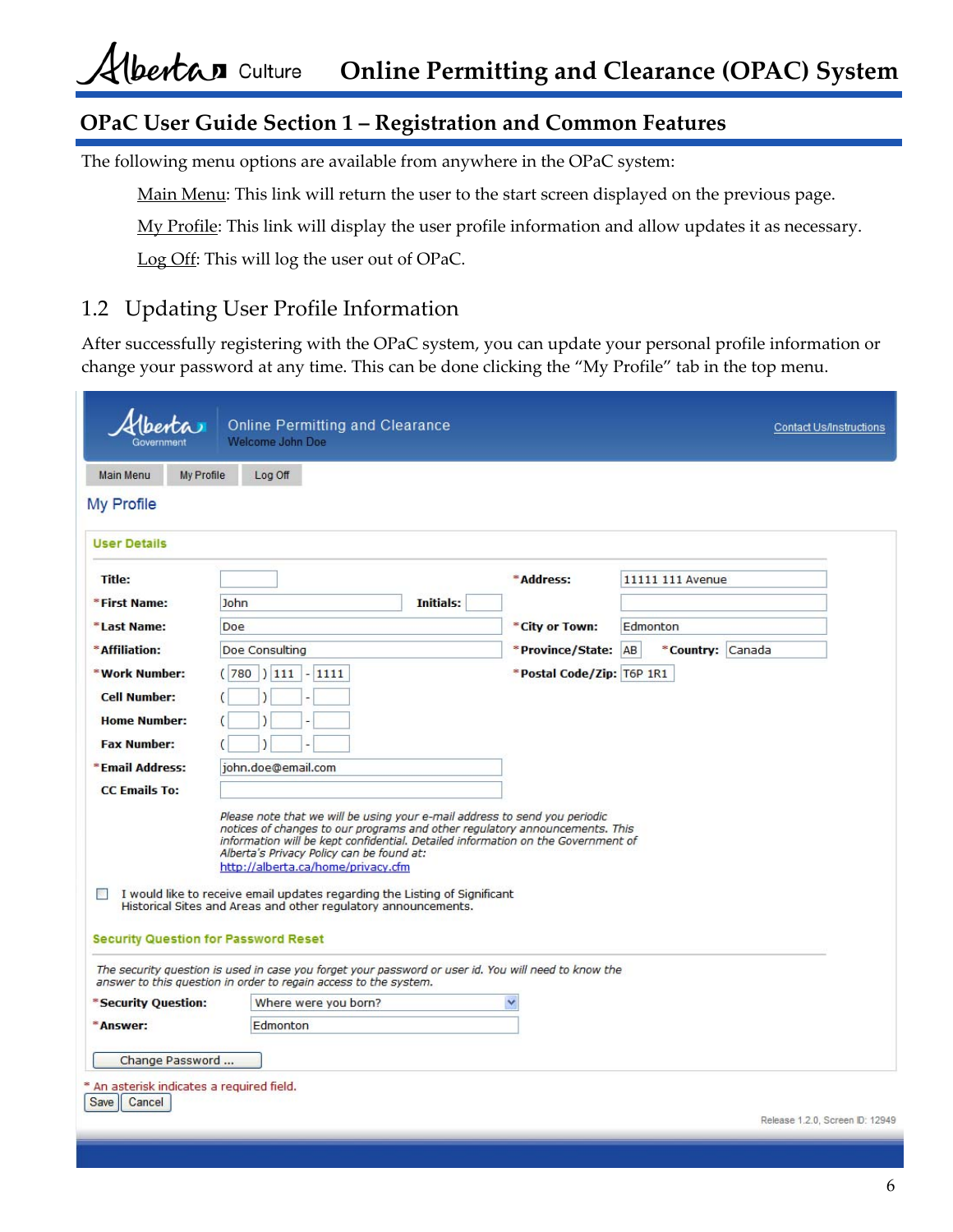## **OPaC User Guide Section 1 – Registration and Common Features**

#### **1.2.1 Change Password**

Clicking the "Change Password" button on the "My Profile" screen will navigate to the change password screen. To change a password, enter the current password and then a new password that follows the four rules as documented on the page.

| lberta<br>Government                                                         | <b>Online Permitting and Clearance</b><br>Welcome John Doe                                                                                                                                                                                                                                                                                                                                                                                                                                   |  | <b>Contact Us/Instructions</b>  |
|------------------------------------------------------------------------------|----------------------------------------------------------------------------------------------------------------------------------------------------------------------------------------------------------------------------------------------------------------------------------------------------------------------------------------------------------------------------------------------------------------------------------------------------------------------------------------------|--|---------------------------------|
| Main Menu<br>My Profile                                                      | Log Off                                                                                                                                                                                                                                                                                                                                                                                                                                                                                      |  |                                 |
| <b>Change Password</b>                                                       |                                                                                                                                                                                                                                                                                                                                                                                                                                                                                              |  |                                 |
| <b>Current Password:</b><br><b>New Password:</b><br><b>Confirm Password:</b> | <br>The password can be any combination of letters, numbers and special characters up to 30 characters<br>long, and is case sensitive. Passwords must meet the following restrictions:<br>- must be at least eight (8) characters long and may not include any part of your user id<br>- must include at least one upper case letter (A, B, C, )<br>- must include at least one lower case letter (a, b, c, )<br>- must include at least one number $(1, 2, 3, )$<br><br><br>Change Password |  |                                 |
|                                                                              |                                                                                                                                                                                                                                                                                                                                                                                                                                                                                              |  | Release 1.2.0, Screen ID: 47695 |
|                                                                              | Home Government Accessibility<br>Using this Site Privacy Contact Us/Instructions<br>@2009 - 2011 Government of Alberta Copyright and Disclaimer                                                                                                                                                                                                                                                                                                                                              |  |                                 |

## 1.3 Main Menu

The following options may be available from the Main Menu:

Historic Resources Management:

My Applications: This will display all active applications for a user who is currently logged in.

- My Permits: This will display information on permits that have been issued to a user approved to apply for Archaeological Mitigative, Research or Student permits.
- Apply for Historic Resources Act Clearance: This will enable a user to apply for *Historic Resources Act* Clearance for development projects being planned within the province of Alberta.
- Apply for Archaeological Permit: This will enable an approved user to apply for Archaeological Mitigative, Research or Student Permit.
- Apply for Archaeological Permit Amendment: This will enable an approved user to apply to amend a current Archaeological Permit.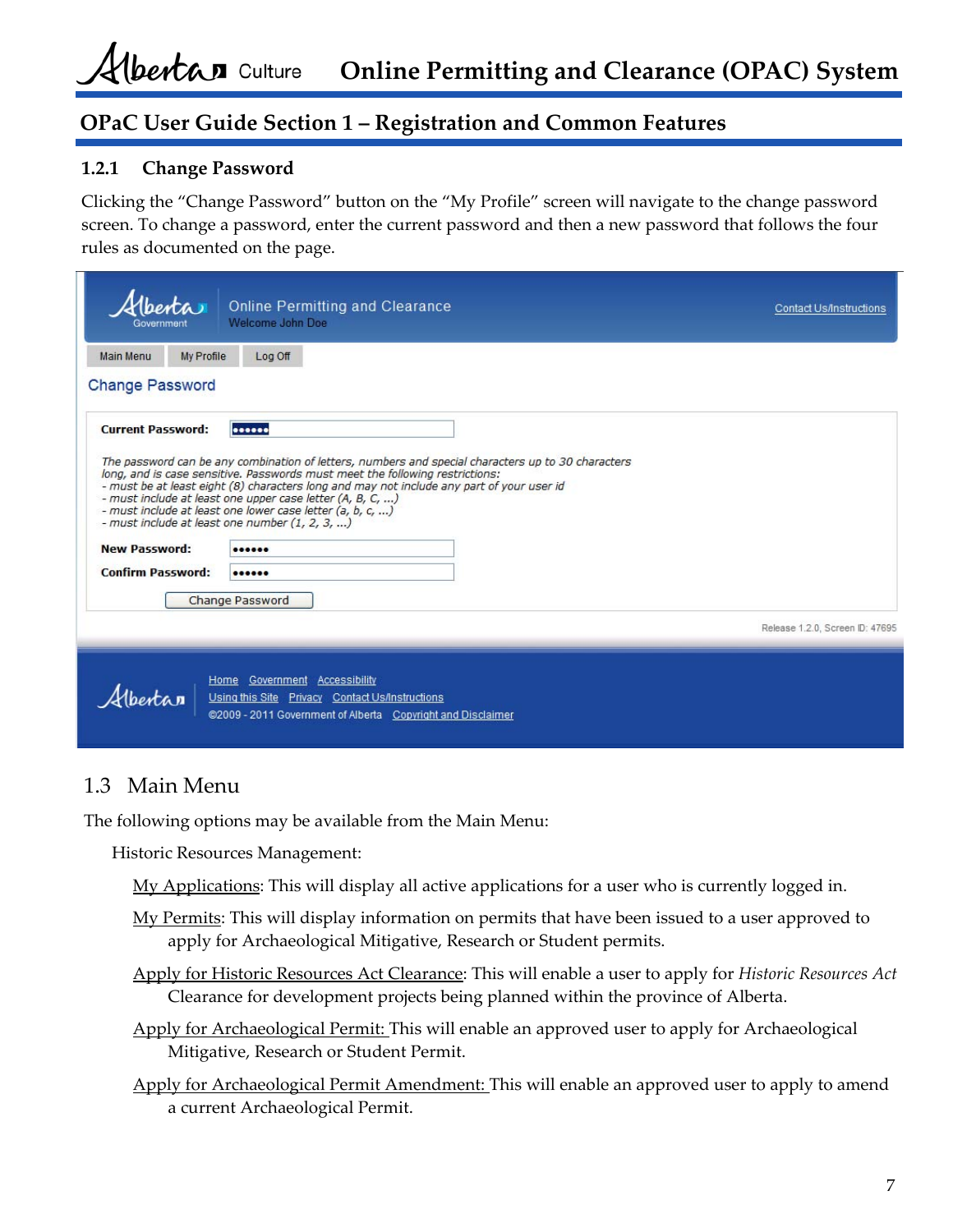# **OPaC User Guide Section 1 – Registration and Common Features**

### 1.3 Main Menu

The following options may be available from the Main Menu:

#### **Historic Resources Management:**

- Submit Archaeological Report Summary: This will enable an approved user to submit an Archaeo‐ logical Report Summary.
- Search for Archaeological Permit Reports: This will enable an approved user to access electronic copies of Archaeological Permit Reports that have been accessioned by the Historic Resources Management Branch.
- Search the Listing of Historic Resources: This will enable a user to search using ATS locations for the Historic Resource Values assigned to lands in Alberta prior to creating an Application for *His‐ torical Resources Act* Clearance. The results of this search can be saved as an excel file.

#### **Royal Tyrrell Museum of Palaeontology:**

My Applications: This will display all active applications for a user who is currently logged in.

- My Permits: This will display information on permits that have been issued to a user approved to apply for Palaeontological Mitigative, Research or Student permits.
- Apply for a Palaeontological Permit: This will enable an approved user to apply for Palaeontological Mitigative, Research or Student Permit.
- Apply for a Palaeontological Permit Amendment: This will enable an approved user to apply to amend a current Palaeontological Permit.
- Submit Palaeontological Report Summary: This will enable an approved user to submit a Palaeontological Report Summary.

#### **Parks and Protected Areas:**

My Applications: This will display all active applications for a user who is currently logged in.

- Appy for Research and Collection Permit: This will enable an user to apply for a Parks Research and Collection Permit.
- Amend/Renew Research and Collection Permit: This will enable an user to apply to amend or renew a current Parks Research and Collection Permits.
- Submit Research and Collection Permit Progress Report: This will enable a user to submit a Parks Research and Collection Permit Progress Report.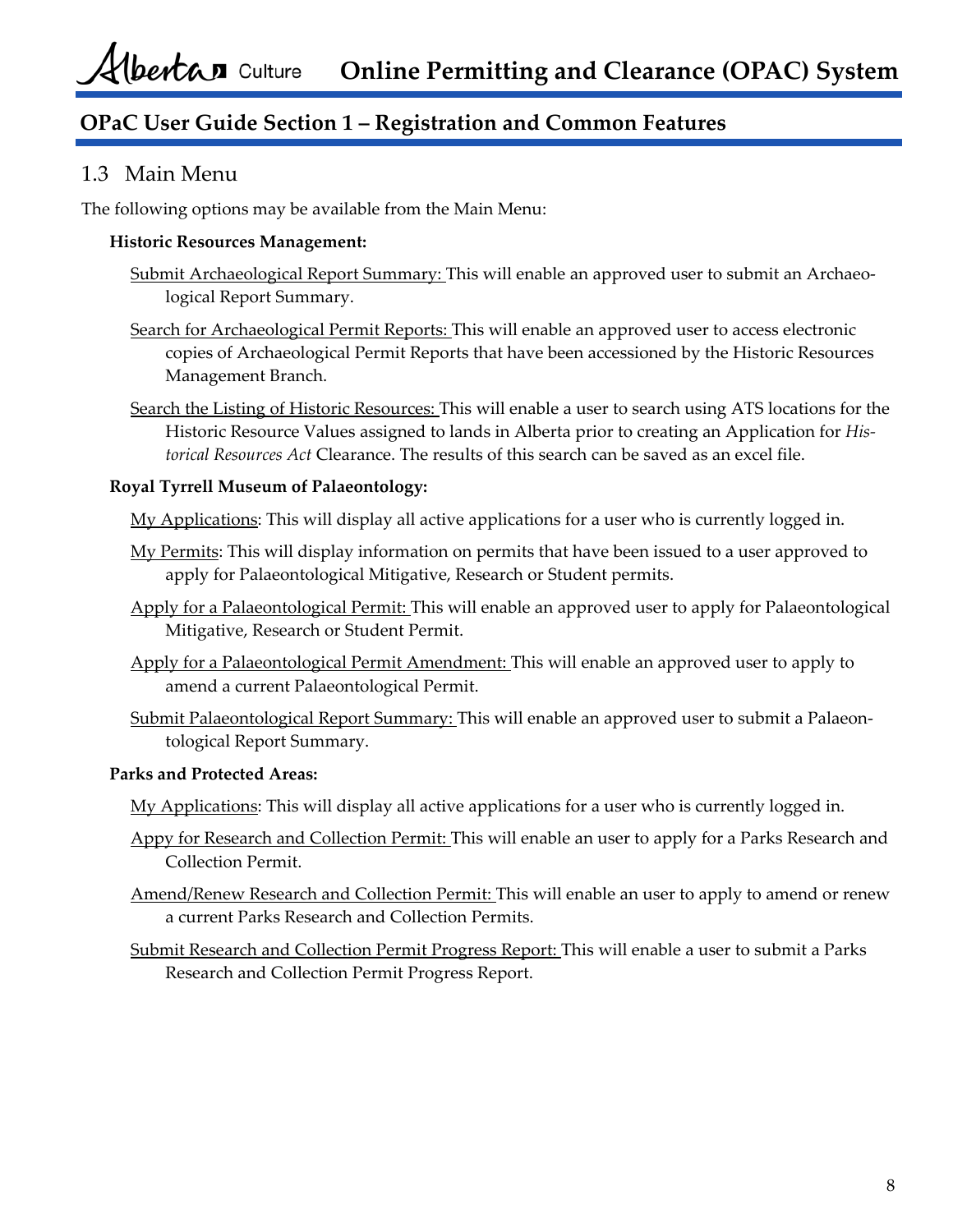## **OPaC User Guide Section 1 – Registration and Common Features**

### **1.3.1 My Applications**

After a user has accessed the system, they can view their applications by selecting the "My Applications" link located on the Main Menu page under the Historic Resource Management, Royal Tyrrell Museum of Palaeontology or Parks and Protected Areas sub‐headers. Please note that the "My Applications" links in these two sub‐areas will display the same list (i.e., HRM, RTMP and Parks applications together). The standard generated list will include outstanding applications only (i.e., those that have not been approved, denied or cancelled):

| <b>Main Menu</b><br><b>My Applications</b> | My Profile                     | Log Off                                                            |                                 |                                                       |                               |                                 |                                |                         |                                 |        |
|--------------------------------------------|--------------------------------|--------------------------------------------------------------------|---------------------------------|-------------------------------------------------------|-------------------------------|---------------------------------|--------------------------------|-------------------------|---------------------------------|--------|
| <b>Application #</b>                       |                                |                                                                    | <b>Application Type Permit#</b> | <b>Project Identifier</b>                             | <b>Created</b><br><b>Date</b> | <b>Submitted</b><br><b>Date</b> | <b>Accepted</b><br><b>Date</b> | <b>Status</b>           | <b>Applicant Ref. #</b>         |        |
| 001741494                                  | <b>Historical</b><br>Clearance | <b>Application for</b><br><b>Resources Act</b>                     |                                 | Well site in 10-22-40-<br>$2-W5M$                     | Apr 16, 2013                  | Apr 16, 2013                    | Apr 16, 2013                   | Review/Prepare Referral |                                 |        |
| 001741638                                  |                                | <b>Application for</b><br>Archaeological<br><b>Research Permit</b> |                                 | <b>Blue Hills</b><br>Archaeological<br>Investigations | Apr 16, 2013 Apr 16, 2013     |                                 |                                | In Screening            |                                 |        |
| 001741656                                  |                                | <b>Application for</b><br>Research and<br><b>Collection Permit</b> |                                 |                                                       | Apr 16, 2013                  |                                 |                                | <b>New</b>              |                                 | Delete |
| Search Again                               | Cancel                         |                                                                    |                                 |                                                       |                               |                                 |                                |                         |                                 |        |
|                                            |                                |                                                                    |                                 |                                                       |                               |                                 |                                |                         | Release 1.2.0, Screen ID: 32155 |        |

### **1.3.2 My Applications List Features**

The following features and functions are available on the "My Applications" list:

- Applications not yet submitted may be deleted by clicking the "Delete" button on the far right.
- The list can be sorted by clicking the column headers.
- The Status column provides information about an application's review status:

**New**: Application has not yet been submitted or has been returned for revision.

**In Screening**: Application is being checked for completeness and accuracy.

**In Review** (also Review/Prepare Referral, In Review (Report), Waiting for Report Review): Application is under review.

**In Preparation**: A response is being generated.

**Cancelled**: Application has been cancelled.

Navigation to further application information can be accomplished by clicking the Application Number link.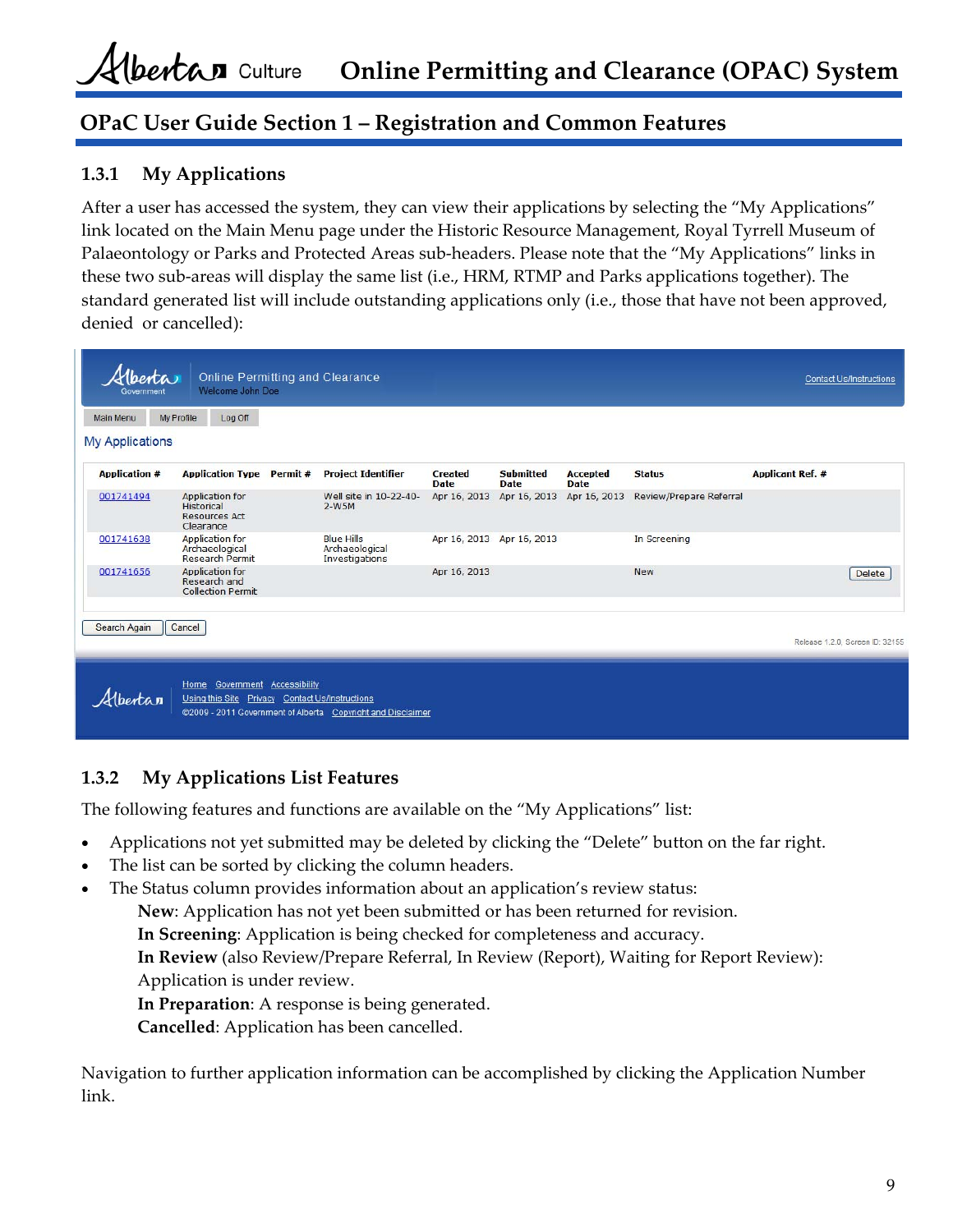# **OPaC User Guide Section 1 – Registration and Common Features**

### **1.3.3 My Applications Search**

Users may refine search results by clicking on the "Search Again" button at the bottom of the "My Applica‐ tions" list. Applicants may search by application number, applicant's reference number or submitted date or range of dates. The search results will include all applications unless the "Outstanding Only" box is checked. If this box is checked, the search results will include active applications only.

# **1.4 Common Features**

### **1.4.1 Application Structure**

The following is common to all applications and all external web pages:

- The application form is divided into sections and each section has a descriptive header in Green under‐ lined by a horizontal dividing line.
- Buttons within the form (e.g., "Add Project Identifiers") will create a new line for additional information above the button. There is no limit to the number of lines that can be added in this way.
- "Save" and "Submit" buttons are available immediately upon display of the application form. **You may** save an application at any time, leave it and come back to it later (using the "My Applications" tab). Clicking "Submit" will prompt the system to check if all required information has been entered appropri‐ ately. If it has, the application is submitted. If it has not, the system will return an error message such as the following:

Main Menu My Profile Log Off Application for Historical Resources Act Clearance **G** Button Click failed. Please ensure that the following is entered: Project Identifier, at least 1 Proposed Development Area, at least 1<br>Listed Lands Affected and an Attachment with a Type of "Illustrative Material". Sho

 "Other" field: In several places throughout the system there is an option to select "Other" (meaning the information is not well described in the provided list). When "Other" is an option, a text box labelled "Other ... Description" (e.g., "Other Project Type Description") will be present to allow the applicant to en‐ ter the item that wasn't in the selection list. When "Other" is selected, an entry the description window is required.

## **1.4.2 Button with an ellipsis ("…")**

When a user clicks on a button with "...", such as "Upload Documents..." or "Add Type of Research...", a popup screen will appear to allow the applicant to enter information or to search and select the information.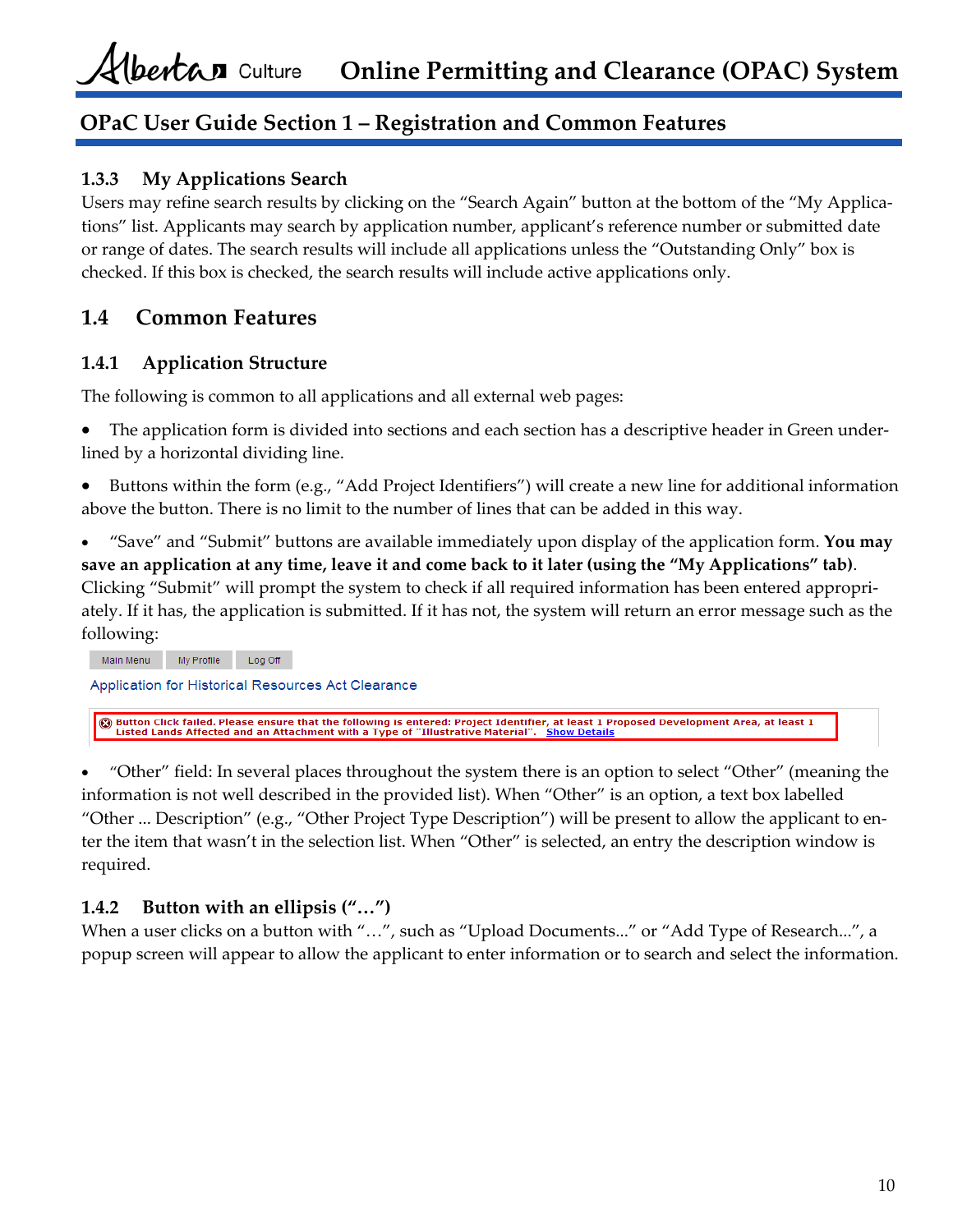# **OPaC User Guide Section 1 – Registration and Common Features**

|                               | C OPAC - Upload - Windows Internet Explorer                                    |                                                                                                                                                                 |                |               | OOR<br>۸ |
|-------------------------------|--------------------------------------------------------------------------------|-----------------------------------------------------------------------------------------------------------------------------------------------------------------|----------------|---------------|----------|
| <u> Ubertar</u><br>Government | Multi-File Upload<br>Add files to the upload queue and click the start button. |                                                                                                                                                                 |                |               |          |
| Filename                      | Document Type                                                                  | Description                                                                                                                                                     | Size           | <b>Status</b> |          |
|                               |                                                                                |                                                                                                                                                                 |                |               |          |
| Add files   + Start upload    |                                                                                |                                                                                                                                                                 | 0 <sub>b</sub> | 0%            |          |
|                               |                                                                                | Uploads are accepted for files with following extensions only:<br>.bmp, .doc, .docx, .eml, .gif, .jpeg, .jpg, .msg, .pdf, .png, .tif, .tiff, .txt, .xls or .zip |                |               |          |
|                               |                                                                                |                                                                                                                                                                 |                |               | v        |

### **1.4.3 Button without an ellipsis**

When a user clicks on a button without an ellipsis, such as "Add Development Area," a new line will appear above the button so that the applicant may enter the information. There is no limit to the number of lines that can be added.

\*Proposed Development Area **TWP SEC LSD List** Freehold Special Areas Board Crown Untitled Crown Titled **MER RGE**  $\boxed{\text{(None)}} \times \text{(None)} \times \text{(None)} \times \text{(None)}$  $\Box$  $\Box$ П П **Delete** Add Development Area **Listed Lands Affected** MER  ${\sf RGE}$ **TWP SEC LSD HRV** Category Update Listed Lands Affected  $\parallel$  Use this button to find lands that are in the Listing of Historic Resources.

To remove a line from a list that was added by clicking a button, press the "Delete" button at the far right of the line. The system will prompt you to confirm the deletion:

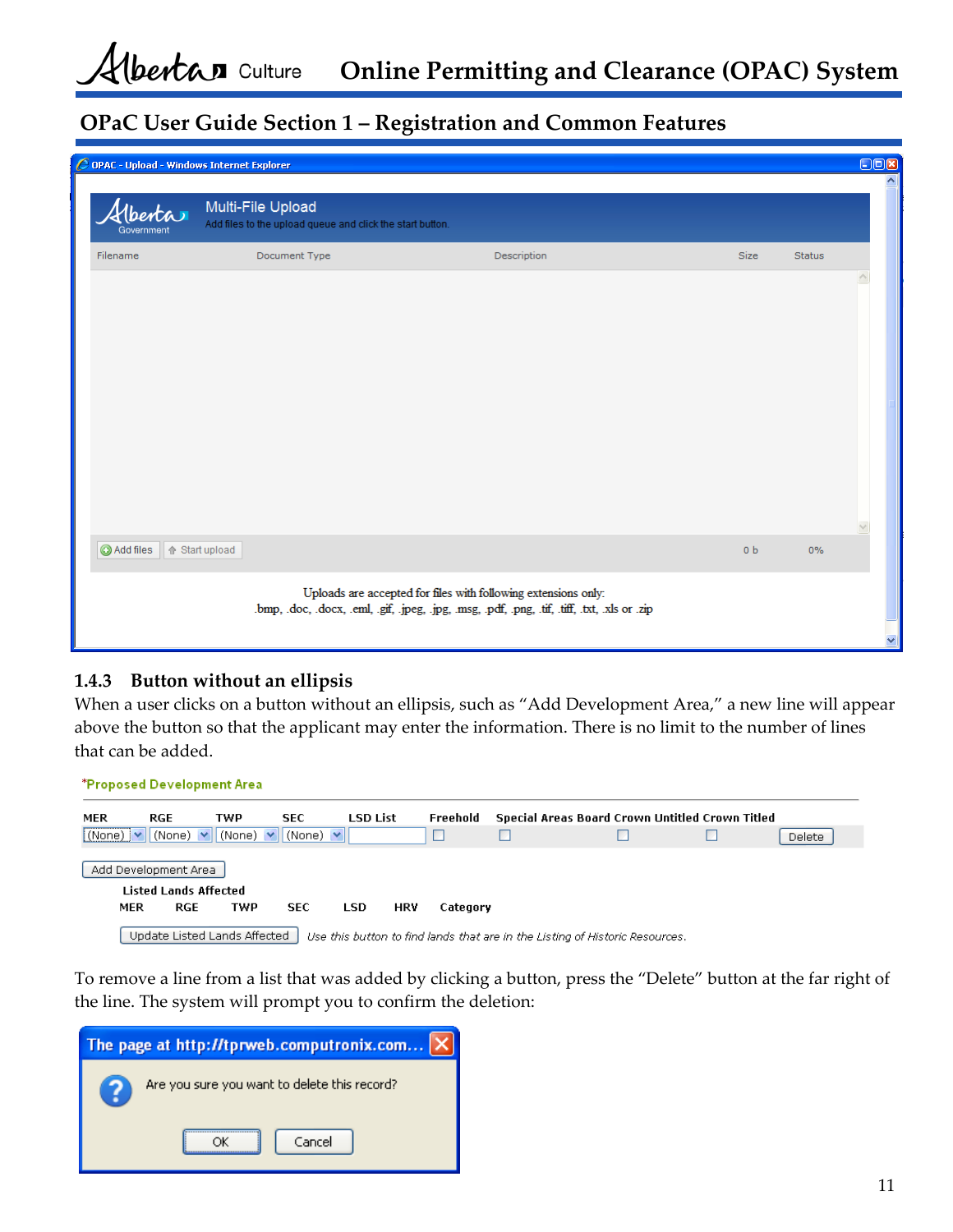## **OPaC User Guide Section 1 – Registration and Common Features**

#### **1.4.4 Search – Select windows**

The Search – Select window is used in the application process when more than one value is valid for a given information category. To select one or more values, simply check the checkboxes preceding the values that apply, and then click the "Select" button.



Clicking the "Search Again" button will allow you to shorten the list based on search criteria. For example, to find all the Counties or Districts that start with "B" enter B in the field and click "Search":

| <b>@OPAC</b> - County or District Search - Select - Windows |                   |
|-------------------------------------------------------------|-------------------|
| https://tprweb.computronix.com/CaPSExternalTEST/sele M      | Certificate Error |
| County or District Search - Select                          |                   |
| County or District: B                                       |                   |
| Search                                                      |                   |
| internet<br>Done                                            |                   |